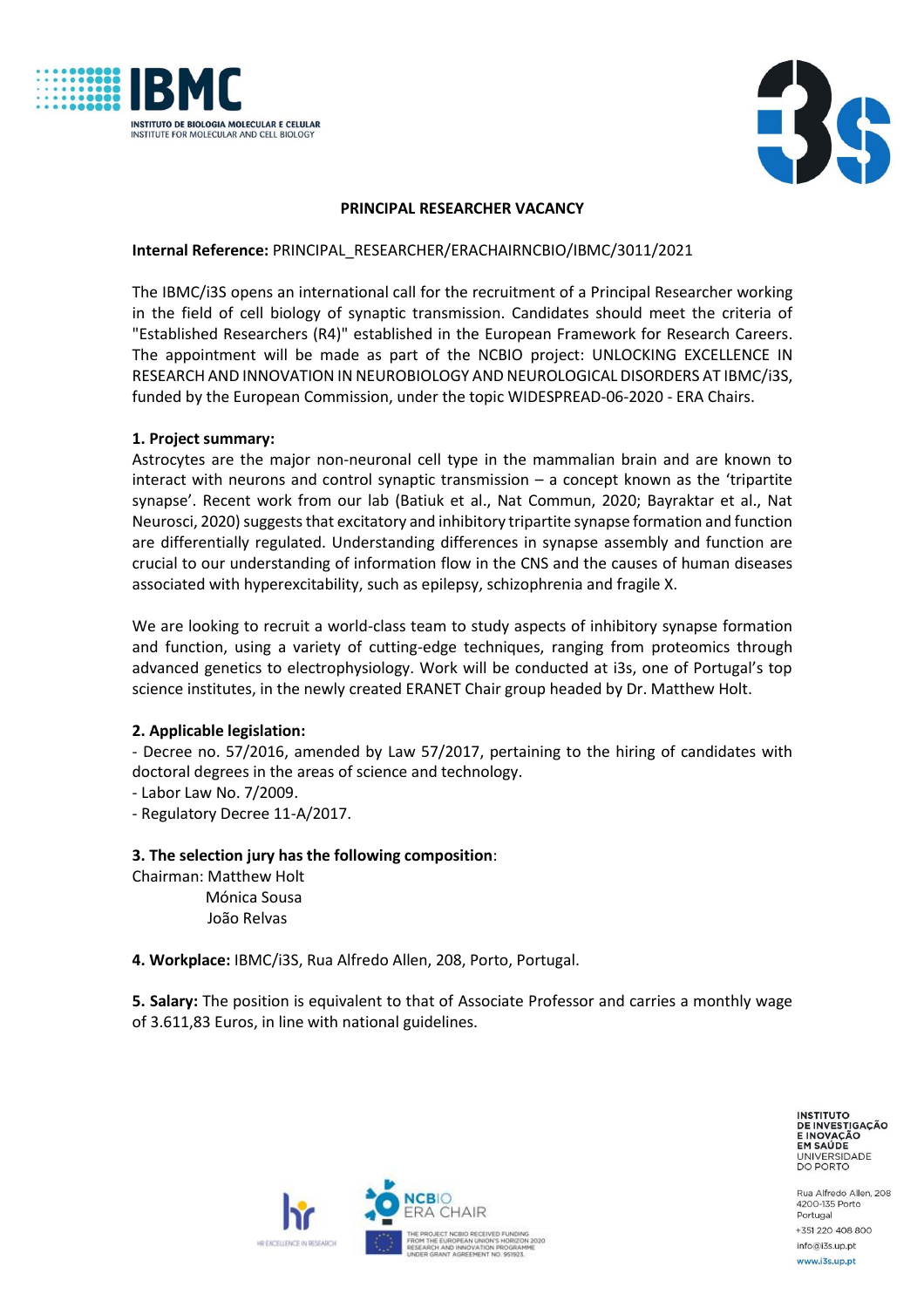



# **6. General requirements for the position are**:

- Ph.D. degree in neuroscience (or related area) with at least 5-10 years of relevant post-doctoral experience.

- Emerging international reputation, based on research excellence in the field of neural cell biology, as demonstrated by significant research publications, invited presentations etc.

- Experience in managing students and technicians.

- Demonstrated ability to secure and manage grant funding.

- Capacity to identify research problems and opportunities within the broad area of inhibitory synaptic transmission and to develop a world-class research program.

- Excellent ability to communicate and network within the research community and wider society.

- Commitment to professional development of his/her own career and capacity to be a mentor and role model for the professional development of others.

- Ability to create an inclusive, innovative and creative research environment.

- Fluent in written and spoken English.

If the doctorate degree was awarded by a foreign higher education institution, it must comply with the provisions of Decree-Law No. 66/2018, of August 16th, and any formalities established therein must be fulfilled.

### **7. The selection will be made through the evaluation of the following criteria:**

• Track record of significant achievements (publications and invited presentations) in the field of neural cell biology and synaptic transmission (25%).

• 5-year research plan including expected contribution to the Program in Neurobiology and Neurological Disorders at i3S (25%).

• Track-record in securing and managing funding, and indication of funding strategy to be pursued at IBMC/i3S (15%).

• Experience in leading research teams and commitment to professional development of mentees (15%).

• Experience in outreach activities (5%).

• Letter of motivation (5%).

**8.** Candidates achieving a score of 80% or more on initial review with be short-listed for interview (10%) and/or a seminar.

**9.** The final classification system for candidates is expressed on a scale from 0 to 100. Each member of the jury will rank candidates based on the selection criteria and a consensus list will be drawn up of candidate rankings.

Minutes of the proceedings, including the individual rankings of jury members, will be recorded and made available to candidates when requested.

**10.** The final decision of the jury will be ratified by the managing director of the institute, prior **INSTITUTO** to final appointment.

DE INVESTIGAÇÃO **ENOVAÇÃO<br>EM SAÚDE<br>UNIVERSIDADE<br>DO PORTO** 

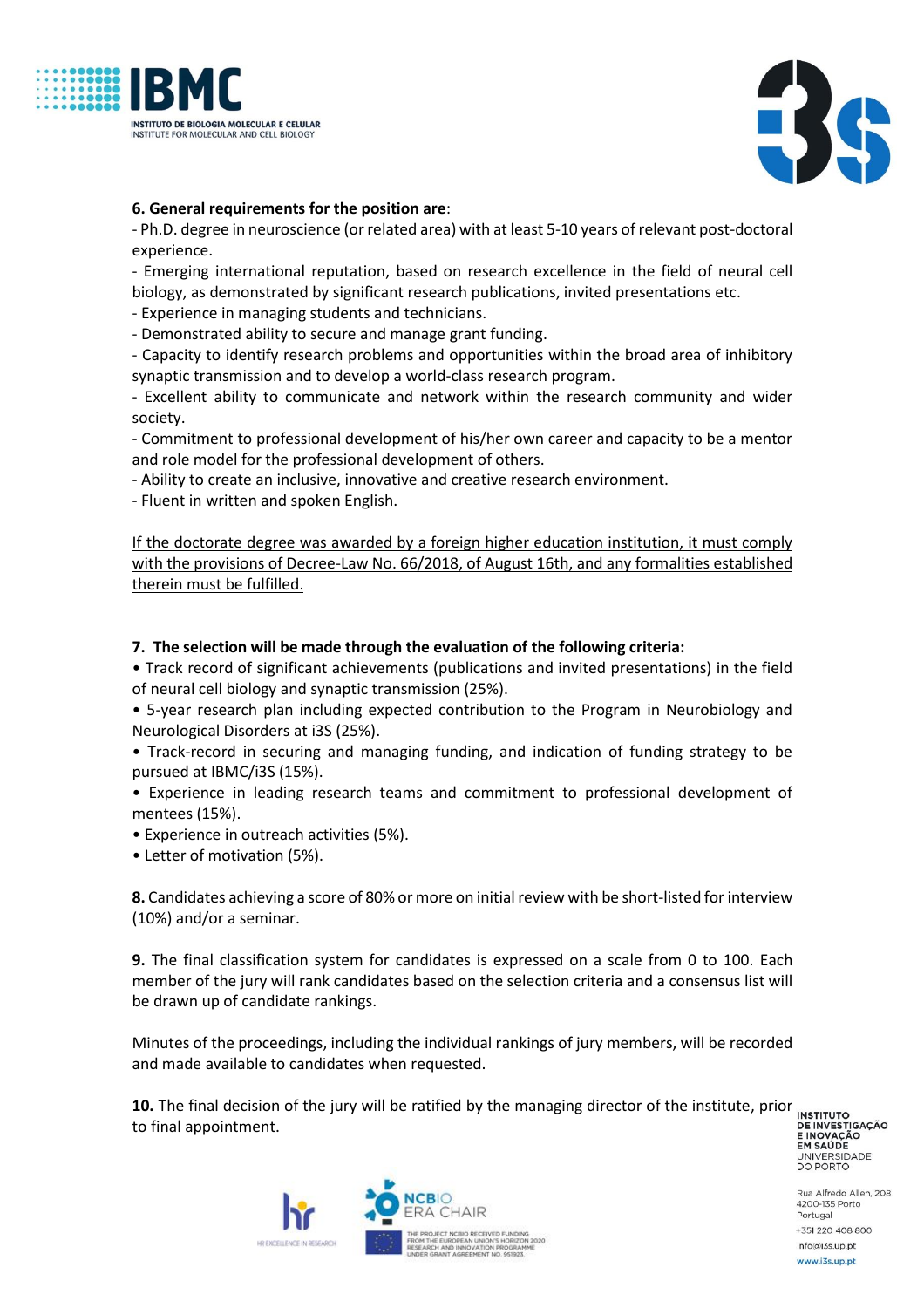



# **11. Application:**

Applications should be written in English and include:

a) Motivation letter.

b) CV (including, where appropriate, two key papers).

c) 5-year research plan, including expected contribution to the Program in Neurobiology and Neurological Disorders at IBMC/i3S (maximum 5 pages).

d) Names and contact details for three scientific referees.

e) Phd certificate.

All documents should be provided in PDF format using the following web link: [https://dozer.i3s.up.pt/applicationmanagement/#/addapplications/PRINCIPAL\\_RESEARCHERE](https://dozer.i3s.up.pt/applicationmanagement/#/addapplications/PRINCIPAL_RESEARCHERERACHAIRNCBIOIBMC30112021) [RACHAIRNCBIOIBMC30112021](https://dozer.i3s.up.pt/applicationmanagement/#/addapplications/PRINCIPAL_RESEARCHERERACHAIRNCBIOIBMC30112021)

Applications will be accepted from  $1<sup>st</sup>$  December 2021 to 28th February 2022.

Candidates who fail to submit all the required documents will be excluded from the process. In case of doubt, the jury reserves the right to request supporting documents, relevant to the application, from the candidate in question.

**12**. The **list of candidates and their final rankings** will be published on the institute website [\(www.ibmc.up.pt](http://www.ibmc.up.pt/)) under 'Open Positions'. Candidates will also be notified of the outcome by email.

**13.** After **publication of the results**, candidates have 10 working days to respond. The final rankings will be published 90 days after expiry of the application deadline on the institute website [\(www.ibmc.up.pt\)](http://www.ibmc.up.pt/) under 'Open Positions'.

The expected start date of the contract is April 2022.

**14.** This call is specific to the advertised vacancy and can be terminated at any time before approval of the final candidate list.

**15. Non-discrimination and equal access policy:** Candidates will be assessed using an open, transparent and merit-based recruitment process, based on the guidelines laid down in the European Charter for Researchers. The recruitment process will adhere to current data protection legislation.

The IBMC/i3S actively promotes a policy of non-discrimination and equal access, so that no candidate can be privileged, benefited, harmed or deprived of any right or exempted from any duty resulting from ancestry, age, gender, sexual orientation, marital status, family situation, economic status, education, origin or social status, genetic heritage, reduced work capacity, disability, chronic illness, nationality, ethnic or race origin, territory of origin, language, religion, political or ideological beliefs and union membership.

> **INSTITUTO** DE INVESTIGAÇÃO EM SAÚDE UNIVERSIDADE<br>DO PORTO